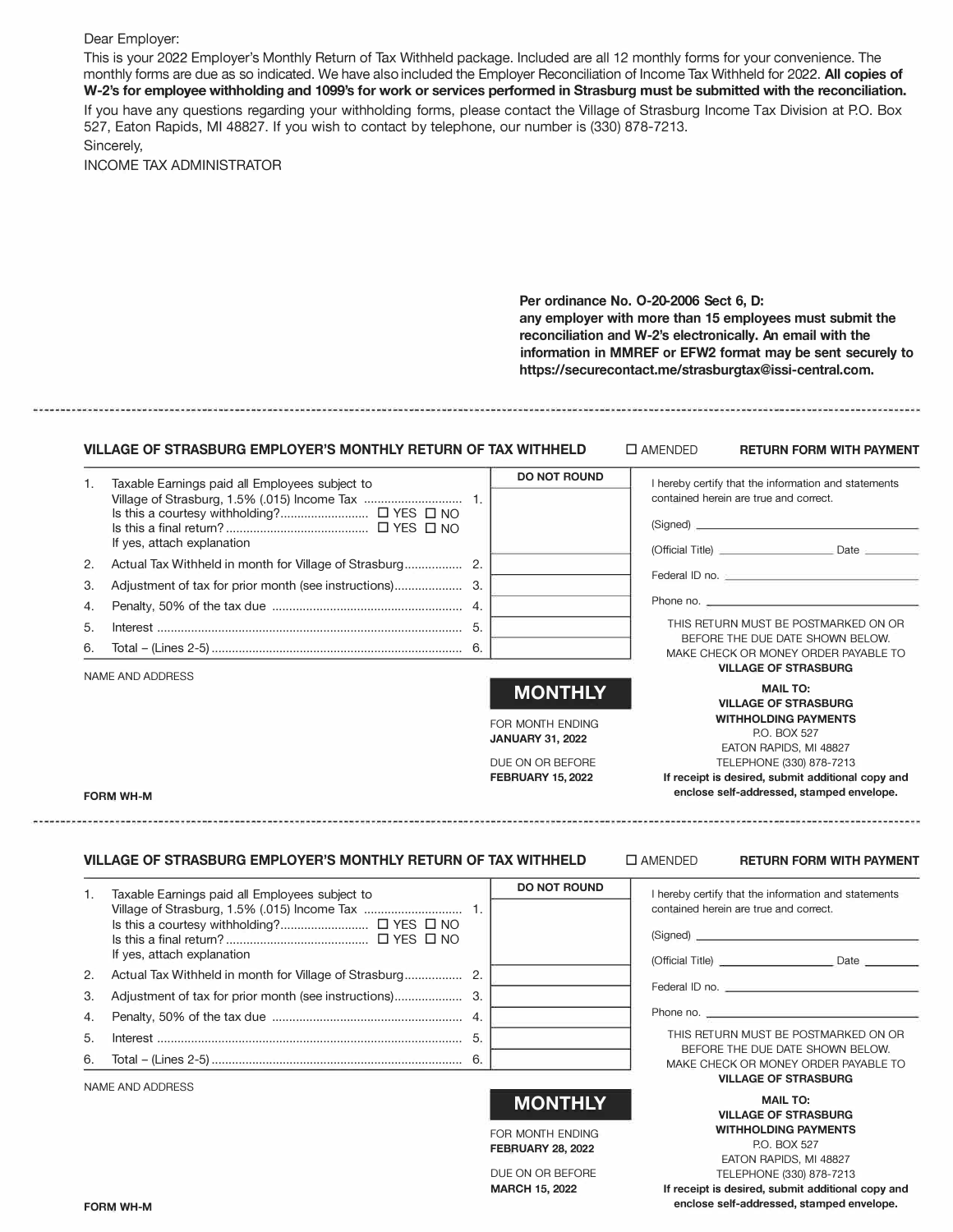#### **VILLAGE OF STRASBURG EMPLOYER'S MONTHLY RETURN OF TAX WITHHELD**

|    | VILLAGE OF STRASBURG EMPLOYER'S MONTHLY RETURN OF TAX WITHHELD               |                                                                                                   | $\square$ AMENDED | <b>RETURN FORM WITH PAYMENT</b>                                                                                                                                                                                                                       |
|----|------------------------------------------------------------------------------|---------------------------------------------------------------------------------------------------|-------------------|-------------------------------------------------------------------------------------------------------------------------------------------------------------------------------------------------------------------------------------------------------|
| 1. | Taxable Earnings paid all Employees subject to<br>If yes, attach explanation | <b>DO NOT ROUND</b>                                                                               |                   | I hereby certify that the information and statements<br>contained herein are true and correct.                                                                                                                                                        |
| 2. |                                                                              |                                                                                                   |                   |                                                                                                                                                                                                                                                       |
| 3. |                                                                              |                                                                                                   |                   |                                                                                                                                                                                                                                                       |
| 4. |                                                                              |                                                                                                   |                   |                                                                                                                                                                                                                                                       |
| 5. |                                                                              |                                                                                                   |                   | THIS RETURN MUST BE POSTMARKED ON OR                                                                                                                                                                                                                  |
| 6. |                                                                              |                                                                                                   |                   | BEFORE THE DUE DATE SHOWN BELOW.<br>MAKE CHECK OR MONEY ORDER PAYABLE TO<br><b>VILLAGE OF STRASBURG</b>                                                                                                                                               |
|    | NAME AND ADDRESS<br><b>FORM WH-M</b>                                         | <b>MONTHLY</b><br>FOR MONTH ENDING<br><b>MARCH 31, 2022</b><br>DUE ON OR BEFORE<br>APRIL 15, 2022 |                   | <b>MAIL TO:</b><br><b>VILLAGE OF STRASBURG</b><br><b>WITHHOLDING PAYMENTS</b><br>P.O. BOX 527<br>EATON RAPIDS, MI 48827<br>TELEPHONE (330) 878-7213<br>If receipt is desired, submit additional copy and<br>enclose self-addressed, stamped envelope. |
|    | VILLAGE OF STRASBURG EMPLOYER'S MONTHLY RETURN OF TAX WITHHELD               |                                                                                                   | $\square$ AMENDED | <b>RETURN FORM WITH PAYMENT</b>                                                                                                                                                                                                                       |
| 1. | Taxable Earnings paid all Employees subject to                               | <b>DO NOT ROUND</b>                                                                               |                   | I hereby certify that the information and statements<br>contained herein are true and correct.<br>(Signed)                                                                                                                                            |
|    | If yes, attach explanation                                                   |                                                                                                   |                   |                                                                                                                                                                                                                                                       |
| 2. |                                                                              |                                                                                                   |                   | Federal ID no. 2008 - 2009 - 2009 - 2010 - 2010 - 2010 - 2010 - 2010 - 2010 - 2010 - 2010 - 2010 - 2010 - 2010                                                                                                                                        |
| 3. |                                                                              |                                                                                                   |                   | Phone no.                                                                                                                                                                                                                                             |
| 4. |                                                                              |                                                                                                   |                   | THIS RETURN MUST BE POSTMARKED ON OR                                                                                                                                                                                                                  |
| 5. |                                                                              |                                                                                                   |                   | BEFORE THE DUE DATE SHOWN BELOW.                                                                                                                                                                                                                      |
| 6. |                                                                              |                                                                                                   |                   | MAKE CHECK OR MONEY ORDER PAYABLE TO                                                                                                                                                                                                                  |
|    | NAME AND ADDRESS                                                             |                                                                                                   |                   | <b>VILLAGE OF STRASBURG</b>                                                                                                                                                                                                                           |
|    |                                                                              | <b>MONTHLY</b>                                                                                    |                   | <b>MAIL TO:</b><br><b>VILLAGE OF STRASBURG</b>                                                                                                                                                                                                        |
|    |                                                                              | FOR MONTH ENDING<br><b>APRIL 30, 2022</b>                                                         |                   | <b>WITHHOLDING PAYMENTS</b><br>P.O. BOX 527                                                                                                                                                                                                           |
|    |                                                                              | DUE ON OR BEFORE                                                                                  |                   | EATON RAPIDS, MI 48827<br>TELEPHONE (330) 878-7213                                                                                                                                                                                                    |
|    | <b>FORM WH-M</b>                                                             | MAY 15, 2022                                                                                      |                   | If receipt is desired, submit additional copy and<br>enclose self-addressed, stamped envelope.                                                                                                                                                        |
|    |                                                                              |                                                                                                   |                   |                                                                                                                                                                                                                                                       |
|    | VILLAGE OF STRASBURG EMPLOYER'S MONTHLY RETURN OF TAX WITHHELD               | <b>DO NOT ROUND</b>                                                                               | $\square$ AMENDED | <b>RETURN FORM WITH PAYMENT</b>                                                                                                                                                                                                                       |
| 1. | Taxable Earnings paid all Employees subject to<br>If yes, attach explanation |                                                                                                   |                   | I hereby certify that the information and statements<br>contained herein are true and correct.                                                                                                                                                        |
| 2. |                                                                              |                                                                                                   |                   |                                                                                                                                                                                                                                                       |

6.

**MONTHLY** 

FOR MONTH ENDING **MAY 31, 2022** DUE ON OR BEFORE **JUNE** 15, **2022**

Federal ID no. \_

Phone no. \_

THIS RETURN MUST BE POSTMARKED ON OR BEFORE THE DUE DATE SHOWN BELOW. MAKE CHECK OR MONEY ORDER PAYABLE TO **VILLAGE OF STRASBURG** 

**MAIL TO:** 

**VILLAGE OF STRASBURG WITHHOLDING PAYMENTS**  P.O. BOX 527 EATON RAPIDS, Ml 48827 TELEPHONE (330) 878-7213 **If receipt is desired, submit additional copy and enclose self-addressed, stamped envelope.** 

## **FORM WH-M**

--------

--------

NAME AND ADDRESS

3. Adjustment of tax for prior month (see instructions) .................... 3. 4. Penalty, 50% of the tax due . . . . . . . . . . . . . . . . . . . . . . . . . . . . . . . . . . . . . . . . . . . . . . . . . . . . . . . . 4. 5. Interest .......................................................................................... 5. 6. Total - (Lines 2-5) ..........................................................................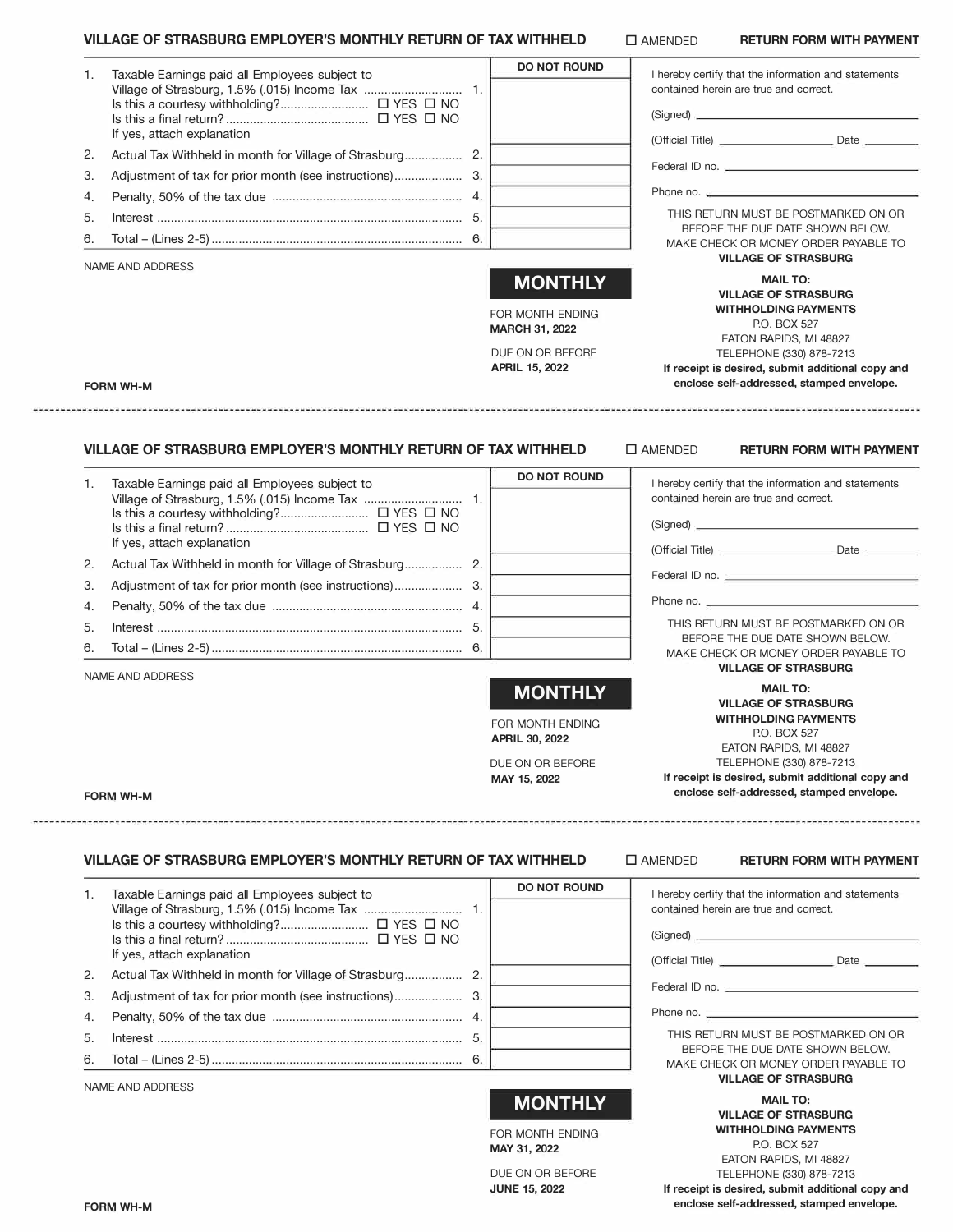#### **VILLAGE OF STRASBURG EMPLOYER'S MONTHLY RETURN OF TAX WITHHELD**

| 1. | Taxable Earnings paid all Employees subject to<br>If yes, attach explanation                                     | <b>DO NOT ROUND</b>                                                                                    | I hereby certify that the information and statements<br>contained herein are true and correct.<br>(Signed) <u>contract and the set of the set of the set of the set of the set of the set of the set of the set of the set of the set of the set of the set of the set of the set of the set of the set of the set of the set of t</u> |
|----|------------------------------------------------------------------------------------------------------------------|--------------------------------------------------------------------------------------------------------|----------------------------------------------------------------------------------------------------------------------------------------------------------------------------------------------------------------------------------------------------------------------------------------------------------------------------------------|
| 2. |                                                                                                                  |                                                                                                        |                                                                                                                                                                                                                                                                                                                                        |
| 3. |                                                                                                                  |                                                                                                        | Federal ID no.                                                                                                                                                                                                                                                                                                                         |
| 4. |                                                                                                                  |                                                                                                        |                                                                                                                                                                                                                                                                                                                                        |
| 5. |                                                                                                                  |                                                                                                        | THIS RETURN MUST BE POSTMARKED ON OR                                                                                                                                                                                                                                                                                                   |
| 6. |                                                                                                                  |                                                                                                        | BEFORE THE DUE DATE SHOWN BELOW.                                                                                                                                                                                                                                                                                                       |
|    |                                                                                                                  |                                                                                                        | MAKE CHECK OR MONEY ORDER PAYABLE TO<br><b>VILLAGE OF STRASBURG</b>                                                                                                                                                                                                                                                                    |
|    | NAME AND ADDRESS<br><b>FORM WH-M</b>                                                                             | <b>MONTHLY</b><br>FOR MONTH ENDING<br><b>JUNE 30, 2022</b><br>DUE ON OR BEFORE<br><b>JULY 15, 2022</b> | <b>MAIL TO:</b><br><b>VILLAGE OF STRASBURG</b><br><b>WITHHOLDING PAYMENTS</b><br>P.O. BOX 527<br>EATON RAPIDS, MI 48827<br>TELEPHONE (330) 878-7213<br>If receipt is desired, submit additional copy and<br>enclose self-addressed, stamped envelope.                                                                                  |
| 1. | VILLAGE OF STRASBURG EMPLOYER'S MONTHLY RETURN OF TAX WITHHELD<br>Taxable Earnings paid all Employees subject to | <b>DO NOT ROUND</b>                                                                                    | $\square$ AMENDED<br><b>RETURN FORM WITH PAYMENT</b><br>I hereby certify that the information and statements                                                                                                                                                                                                                           |
|    |                                                                                                                  |                                                                                                        | contained herein are true and correct.                                                                                                                                                                                                                                                                                                 |
|    |                                                                                                                  |                                                                                                        |                                                                                                                                                                                                                                                                                                                                        |
|    | If yes, attach explanation                                                                                       |                                                                                                        |                                                                                                                                                                                                                                                                                                                                        |
| 2. |                                                                                                                  |                                                                                                        | Federal ID no. 2 <b>Contract Contract Contract Contract Contract Contract Contract Contract Contract Contract Contract Contract Contract Contract Contract Contract Contract Contract Contract Contract Contract Contract Contra</b>                                                                                                   |
| 3. |                                                                                                                  |                                                                                                        |                                                                                                                                                                                                                                                                                                                                        |
| 4. |                                                                                                                  |                                                                                                        | Phone no.                                                                                                                                                                                                                                                                                                                              |
| 5. | Interest 5.                                                                                                      |                                                                                                        | THIS RETURN MUST BE POSTMARKED ON OR<br>BEFORE THE DUE DATE SHOWN BELOW.                                                                                                                                                                                                                                                               |
| 6. |                                                                                                                  |                                                                                                        | MAKE CHECK OR MONEY ORDER PAYABLE TO                                                                                                                                                                                                                                                                                                   |
|    | NAME AND ADDRESS                                                                                                 |                                                                                                        | <b>VILLAGE OF STRASBURG</b>                                                                                                                                                                                                                                                                                                            |
|    |                                                                                                                  | <b>MONTHLY</b>                                                                                         | <b>MAIL TO:</b>                                                                                                                                                                                                                                                                                                                        |
|    |                                                                                                                  |                                                                                                        | <b>VILLAGE OF STRASBURG</b><br><b>WITHHOLDING PAYMENTS</b>                                                                                                                                                                                                                                                                             |
|    |                                                                                                                  | FOR MONTH ENDING<br><b>JULY 31, 2022</b>                                                               | P.O. BOX 527                                                                                                                                                                                                                                                                                                                           |
|    |                                                                                                                  |                                                                                                        | EATON RAPIDS, MI 48827                                                                                                                                                                                                                                                                                                                 |
|    |                                                                                                                  | DUE ON OR BEFORE<br><b>AUGUST 15, 2022</b>                                                             | TELEPHONE (330) 878-7213<br>If receipt is desired, submit additional copy and                                                                                                                                                                                                                                                          |
|    | <b>FORM WH-M</b>                                                                                                 |                                                                                                        | enclose self-addressed, stamped envelope.                                                                                                                                                                                                                                                                                              |

NAME AND ADDRESS

# **MONTHLY**

FOR MONTH ENDING **AUGUST 31, 2022**

DUE ON OR BEFORE **SEPTEMBER 15, 2022**

**MAIL TO: VILLAGE OF STRASBURG WITHHOLDING PAYMENTS**  P.O. BOX 527 EATON RAPIDS, Ml 48827

**VILLAGE OF STRASBURG** 

TELEPHONE (330) 878-7213 **If receipt is desired, submit additional copy and enclose self-addressed, stamped envelope.**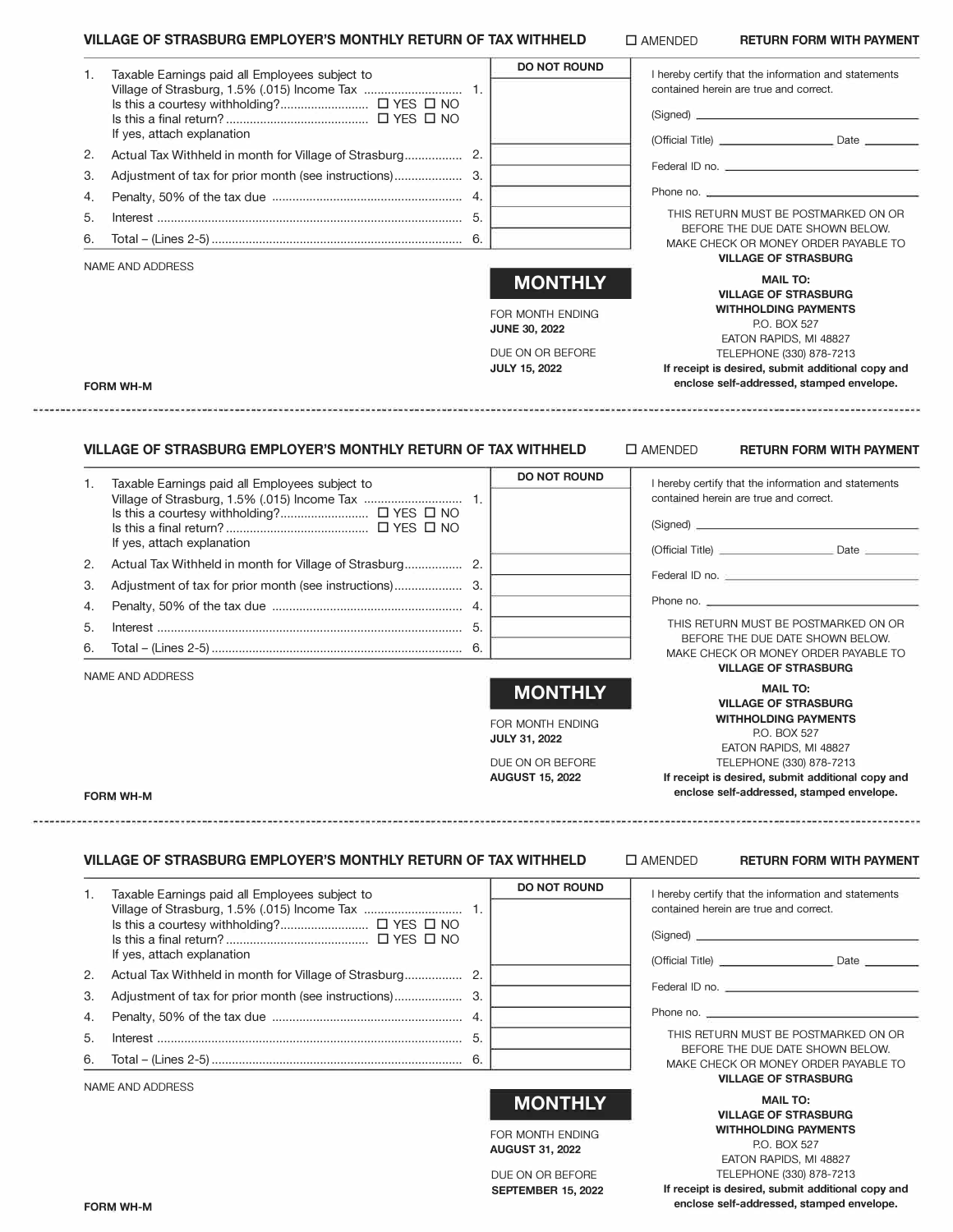## **VILLAGE OF STRASBURG EMPLOYER'S MONTHLY RETURN OF TAX WITHHELD**

□ AMENDED **RETURN FORM WITH PAYMENT** 

| 1. | Taxable Earnings paid all Employees subject to                                     | <b>DO NOT ROUND</b>                           | I hereby certify that the information and statements<br>contained herein are true and correct.                                                                                                                                                                                          |
|----|------------------------------------------------------------------------------------|-----------------------------------------------|-----------------------------------------------------------------------------------------------------------------------------------------------------------------------------------------------------------------------------------------------------------------------------------------|
|    | If yes, attach explanation                                                         |                                               | (Signed) <u>contract the contract of</u> the contract of the contract of the contract of the contract of the contract of the contract of the contract of the contract of the contract of the contract of the contract of the contra                                                     |
| 2. |                                                                                    |                                               |                                                                                                                                                                                                                                                                                         |
| 3. |                                                                                    |                                               | Federal ID no.                                                                                                                                                                                                                                                                          |
| 4. |                                                                                    |                                               | Phone no. $\frac{1}{2}$ and $\frac{1}{2}$ and $\frac{1}{2}$ and $\frac{1}{2}$ and $\frac{1}{2}$ and $\frac{1}{2}$ and $\frac{1}{2}$ and $\frac{1}{2}$ and $\frac{1}{2}$ and $\frac{1}{2}$ and $\frac{1}{2}$ and $\frac{1}{2}$ and $\frac{1}{2}$ and $\frac{1}{2}$ and $\frac{1}{2}$ and |
| 5. |                                                                                    |                                               | THIS RETURN MUST BE POSTMARKED ON OR                                                                                                                                                                                                                                                    |
| 6. |                                                                                    |                                               | BEFORE THE DUE DATE SHOWN BELOW.                                                                                                                                                                                                                                                        |
|    | <b>NAME AND ADDRESS</b>                                                            |                                               | MAKE CHECK OR MONEY ORDER PAYABLE TO<br><b>VILLAGE OF STRASBURG</b>                                                                                                                                                                                                                     |
|    |                                                                                    | <b>MONTHLY</b>                                | <b>MAIL TO:</b><br><b>VILLAGE OF STRASBURG</b>                                                                                                                                                                                                                                          |
|    |                                                                                    | FOR MONTH ENDING<br><b>SEPTEMBER 30, 2022</b> | <b>WITHHOLDING PAYMENTS</b><br>P.O. BOX 527                                                                                                                                                                                                                                             |
|    |                                                                                    |                                               | EATON RAPIDS, MI 48827<br>TELEPHONE (330) 878-7213                                                                                                                                                                                                                                      |
|    | <b>FORM WH-M</b>                                                                   | DUE ON OR BEFORE<br><b>OCTOBER 15, 2022</b>   | If receipt is desired, submit additional copy and<br>enclose self-addressed, stamped envelope.                                                                                                                                                                                          |
| 1. | Taxable Earnings paid all Employees subject to<br>If yes, attach explanation       | <b>DO NOT ROUND</b>                           | I hereby certify that the information and statements<br>contained herein are true and correct.<br>(Signed)                                                                                                                                                                              |
| 2. |                                                                                    |                                               |                                                                                                                                                                                                                                                                                         |
| 3. |                                                                                    |                                               | Federal ID no. 2008 - 2009 - 2009 - 2010 - 2010 - 2010 - 2010 - 2010 - 2010 - 2010 - 2010 - 2010 - 2010 - 2010                                                                                                                                                                          |
| 4. |                                                                                    |                                               |                                                                                                                                                                                                                                                                                         |
| 5. |                                                                                    |                                               | THIS RETURN MUST BE POSTMARKED ON OR                                                                                                                                                                                                                                                    |
| 6. |                                                                                    |                                               | BEFORE THE DUE DATE SHOWN BELOW.<br>MAKE CHECK OR MONEY ORDER PAYABLE TO                                                                                                                                                                                                                |
|    | NAME AND ADDRESS                                                                   |                                               | <b>VILLAGE OF STRASBURG</b>                                                                                                                                                                                                                                                             |
|    |                                                                                    | <b>MONTHLY</b>                                | <b>MAIL TO:</b><br><b>VILLAGE OF STRASBURG</b>                                                                                                                                                                                                                                          |
|    |                                                                                    | FOR MONTH ENDING<br><b>OCTOBER 31, 2022</b>   | <b>WITHHOLDING PAYMENTS</b><br>P.O. BOX 527                                                                                                                                                                                                                                             |
|    |                                                                                    |                                               | EATON RAPIDS, MI 48827                                                                                                                                                                                                                                                                  |
|    |                                                                                    | DUE ON OR BEFORE<br><b>NOVEMBER 15, 2022</b>  | TELEPHONE (330) 878-7213<br>If receipt is desired, submit additional copy and<br>enclose self-addressed, stamped envelope.                                                                                                                                                              |
|    | <b>FORM WH-M</b><br>VILLAGE OF STRASBURG EMPLOYER'S MONTHLY RETURN OF TAX WITHHELD |                                               | $\square$ AMENDED<br><b>RETURN FORM WITH PAYMENT</b>                                                                                                                                                                                                                                    |
| 1. | Taxable Earnings paid all Employees subject to                                     | <b>DO NOT ROUND</b>                           | I hereby certify that the information and statements                                                                                                                                                                                                                                    |
|    |                                                                                    |                                               | contained herein are true and correct.                                                                                                                                                                                                                                                  |
|    |                                                                                    |                                               |                                                                                                                                                                                                                                                                                         |
|    | If yes, attach explanation                                                         |                                               |                                                                                                                                                                                                                                                                                         |
| 2. |                                                                                    |                                               |                                                                                                                                                                                                                                                                                         |
| 3. |                                                                                    |                                               |                                                                                                                                                                                                                                                                                         |
| 4. |                                                                                    |                                               |                                                                                                                                                                                                                                                                                         |
| 5. |                                                                                    |                                               | THIS RETURN MUST BE POSTMARKED ON OR<br>BEFORE THE DUE DATE SHOWN BELOW.                                                                                                                                                                                                                |
| 6. |                                                                                    |                                               | MAKE CHECK OR MONEY ORDER PAYABLE TO<br><b>VILLAGE OF STRASBURG</b>                                                                                                                                                                                                                     |
|    | NAME AND ADDRESS                                                                   |                                               | <b>MAIL TO:</b>                                                                                                                                                                                                                                                                         |
|    |                                                                                    | <b>MONTHLY</b><br>FOR MONTH FNDING            | <b>VILLAGE OF STRASBURG</b><br><b>WITHHOLDING PAYMENTS</b>                                                                                                                                                                                                                              |

FOR MONTH ENDING **NOVEMBER 30, 2022**

DUE ON OR BEFORE **DECEMBER 15, 2022**

EATON RAPIDS, Ml 48827 TELEPHONE (330) 878-7213 **If receipt is desired, submit additional copy and enclose self-addressed, stamped envelope.** 

P.O. BOX 527